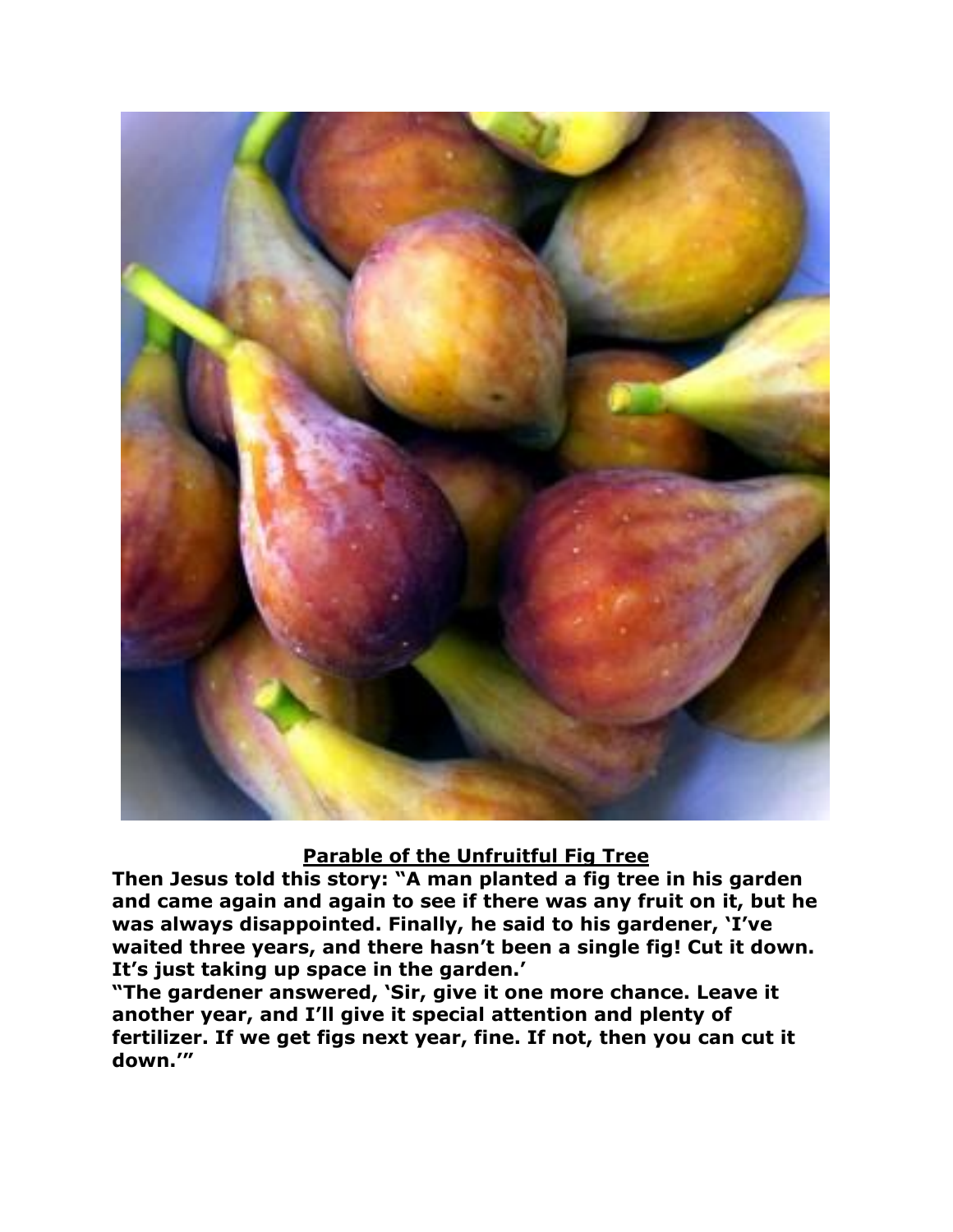**Jesus tells the parable of the barren fig tree to vividly illustrate his warning that "unless you repent, you will all perish as they did." There are several important truths this parable communicates about God, his patience, and what repentance really means.**

## **Context of the Parable**

**In context, the reason Jesus tells this parable of the barren fig tree is because "At that very time there were some present who told him about the Galileans whose blood Pilate had mingled with their sacrifices."**

**Apparently these people were wanting to know if this had happened to these Galileans because they had sinned a great amount. Thus, Jesus asks them, "Do you think that because these Galileans suffered in this way they were worse sinners than all other Galileans?"**

**Jesus also ask them, "Or those eighteen who were killed when the tower of Siloam fell on them - do you think that they were worse offenders than all the others living in Jerusalem?"**

**After asking each questions, Jesus responds with, "No, I tell you; but unless you repent, you will all perish just as they did."**

**To further explain his warning, Jesus tells them this parable of the barren fig tree.**

**Summary of the Parable of the Barren Fig Tree**

**Jesus says, "A man had a fig tree planted in his vineyard; and he came looking for fruit on it and found none."**

**The man thus goes to the gardener and says, "'See here! For three years I have come looking for fruit on this fig tree, and still I find none. Cut it down! Why should it be wasting the soil?'"** 

**The gardener replies, "'Sir, let it alone for one more year, until I dig around it and put manure on it. If it bears fruit next year, well and good; but if not, you can cut it down.'"**

**Meaning of the Parable of the Barren Fig Tree:**

**Jesus doesn't state his point at the end of this parable of the barren fig tree, because he has already made his point before telling the parable.**

**He is telling this parable to emphasize that unless humanity repents, they will surely perish.** 

**The barren fig tree represents the people of the world; and its being "barren" represents sin. This idea of the fig tree being barren, and the fact that it is expected to produce fruit, reinforces the idea of**